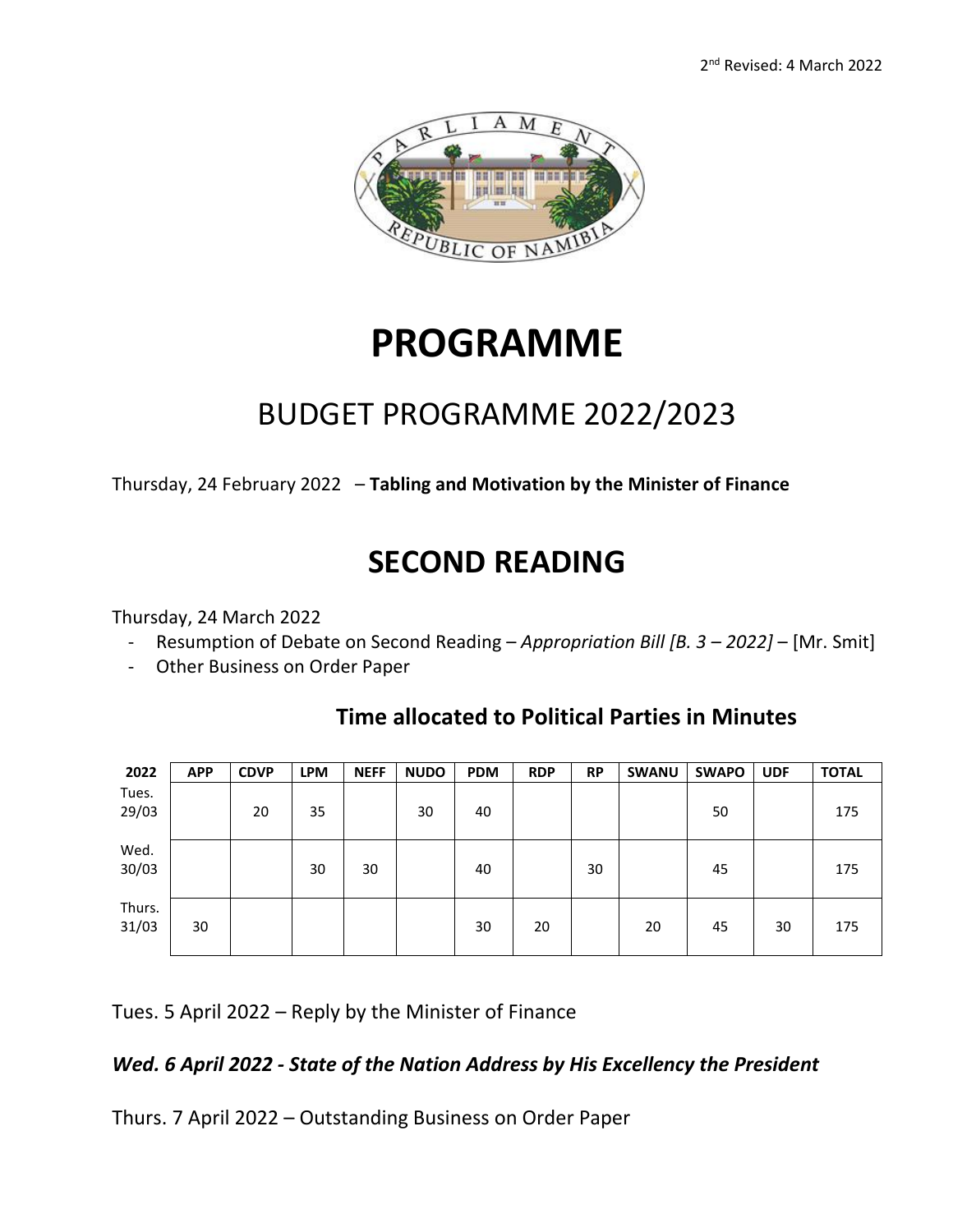## **COMMITTEE STAGE**

| Mon. 11 April 2022         | Introduction Votes 1, 2, 4, 26 & 7 |                                                                                                                                                                                                                                          |  |  |  |  |
|----------------------------|------------------------------------|------------------------------------------------------------------------------------------------------------------------------------------------------------------------------------------------------------------------------------------|--|--|--|--|
| Tues. 12 April 2022        | Discussion                         | <b>Introduction Votes 3, 9, 11, 28 &amp; 30</b><br><b>Vote 1 – President</b><br>Vote 2 - Prime Minister<br><b>Vote 4 - Auditor General</b><br>Vote 26 - National Planning Commission<br>Vote 7 - International Relations and Cooperation |  |  |  |  |
| Wed. 13 April 2022         | <b>Introduction</b><br>Discussion  | Votes 10, 13, 32 & 39<br><b>Vote 3 - National Assembly</b><br>Vote 9 - Finance<br>Vote 11 - National Council<br>Vote 28 - Electoral Commission<br>Vote 30 - Anti- Corruption Commission                                                  |  |  |  |  |
| Thurs. 14 April 2022       | <b>Introduction</b><br>Discussion  | Votes 14, 15, 16, 21 & 29<br>Vote 10 - Education, Arts and Culture<br>Vote 13 - Health and Social Services<br>Vote 32 - Higher Educ. Training and Innovation<br>Vote 39 - Home Affairs, Immigr, Safety & Security                        |  |  |  |  |
| <b>Tues. 19 April 2022</b> | <b>Introduction</b><br>Discussion  | Votes 8, 31, 18, 19 & 27<br>Vote 14 - Labour, Industrial Relat. & Empl. Creat.<br>Vote $15 -$ Mines and Energy<br>Vote $16$ – Justice<br>Vote $21 -$ Judiciary<br>Vote 29 - Information and Commun. Technolog                            |  |  |  |  |